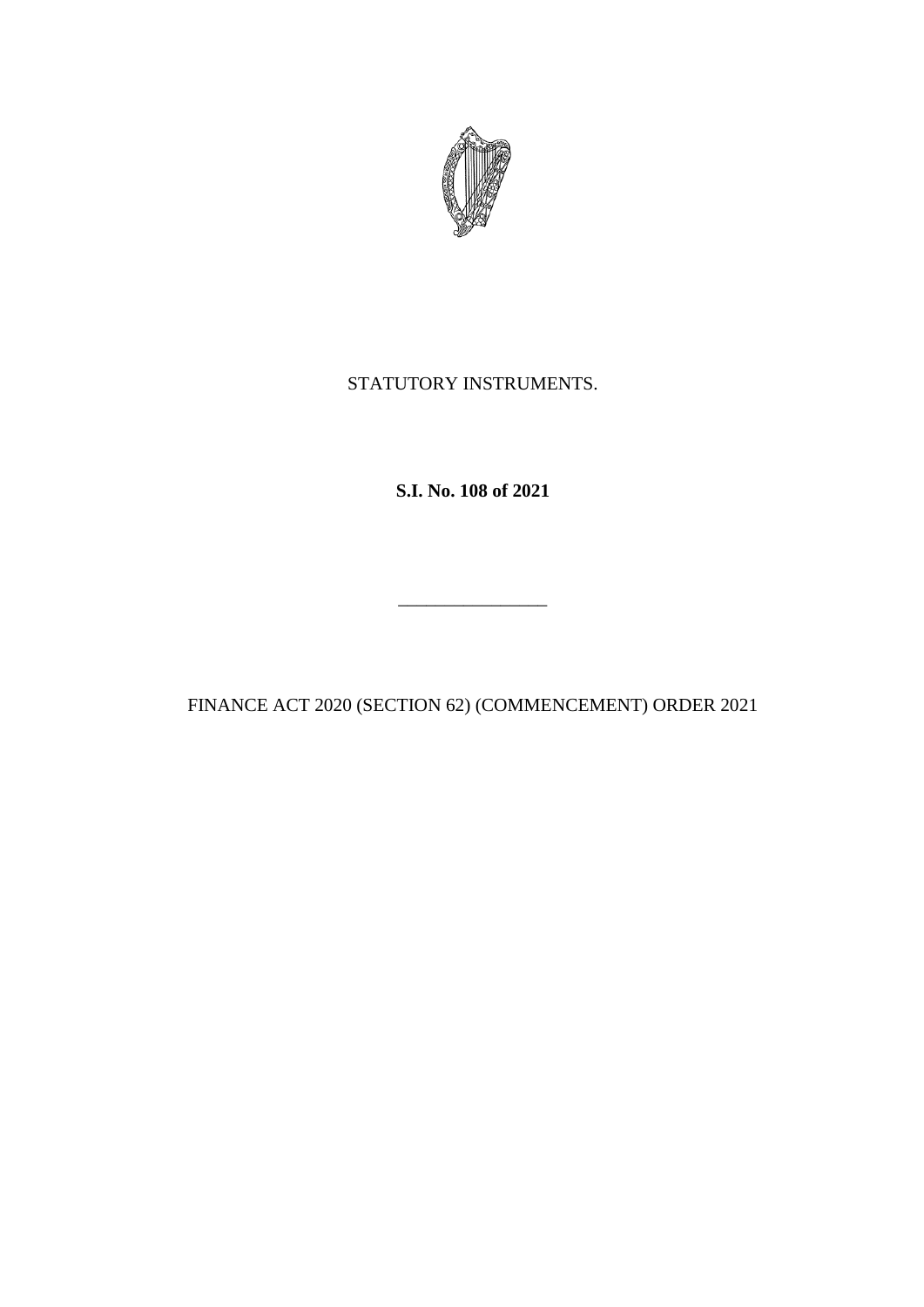# S.I. No. 108 of 2021

## FINANCE ACT 2020 (SECTION 62) (COMMENCEMENT) ORDER 2021

I, PASCHAL DONOHOE, Minister for Finance, in exercise of the powers conferred on me by section 62(6) of the Finance Act 2020 (No. 26 of 2020), hereby order as follows:

1. This Order may be cited as the Finance Act 2020 (Section 62) (Commencement) Order 2021.

2. The 15<sup>th</sup> day of March 2021 is appointed as the day on which section 62 of the Finance Act 2020 (No. 26 of 2020) comes into operation.



GIVEN under the Official Seal of the Minister for Finance, 10 March, 2021.

PASCHAL DONOHOE, Minister for Finance.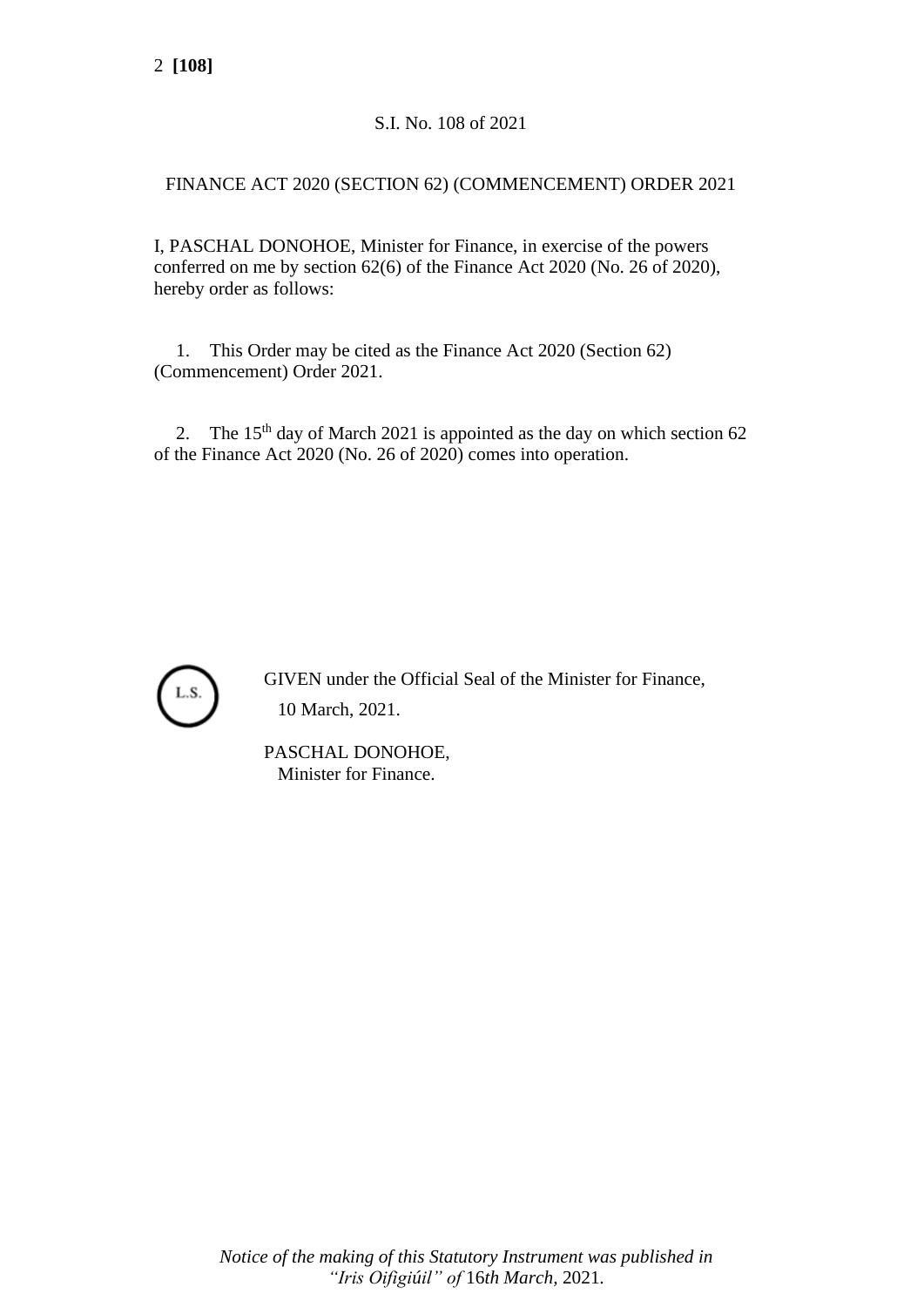#### **[108]** 3

#### EXPLANATORY NOTE

### (*This note is not part of the Instrument and does not purport to be a legal interpretation*)

This Order commences Section 62 of Finance Act 2020 (No.26 of 2020). Section 62 makes a number of amendments to the Taxes Consolidation Act 1997, the Capital Acquisitions Tax Act 2003, and the Stamp Duties Consolidation Act 1999 arising from the withdrawal of the United Kingdom from the European Union, and in particular, the migration of shares and securities in Irish registered companies from a central securities depository (CSD) in the United Kingdom to a CSD in Belgium and the future settlement of trades in those shares and securities in the latter CSD. The amendments have a number of objectives: ensuring the tax-neutrality of the migration event, providing for the new CSD arrangements in relation to dividend withholding tax (DWT) and Stamp Duty, and maintaining the status quo, pre and post migration, in relation to certain tax treatments.

The Order takes effect from and including 15 March 2020.